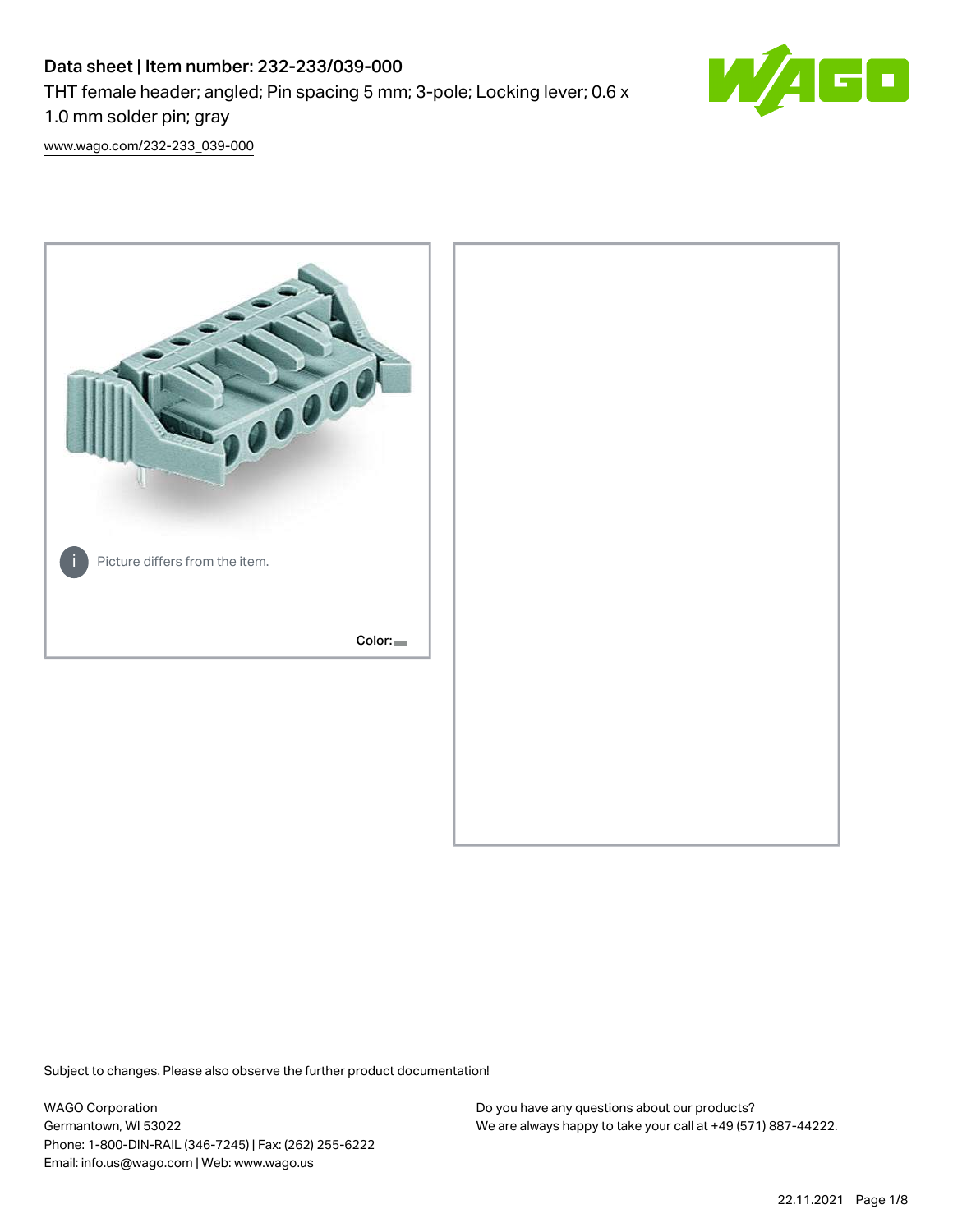

Dimensions in mm

L = pole no. x pin spacing

Distance to first solder pin: 2.2 mm

2- to 3-pole female connectors – one latch only

#### Item description

- **Horizontal or vertical PCB mounting via straight or angled solder pins**
- For board-to-board and board-to-wire connections
- $\blacksquare$ Touch-proof PCB outputs
- $\blacksquare$ Easy-to-identify PCB inputs and outputs
- **Now With coding fingers**

Subject to changes. Please also observe the further product documentation!

WAGO Corporation Germantown, WI 53022 Phone: 1-800-DIN-RAIL (346-7245) | Fax: (262) 255-6222 Email: info.us@wago.com | Web: www.wago.us

Do you have any questions about our products? We are always happy to take your call at +49 (571) 887-44222.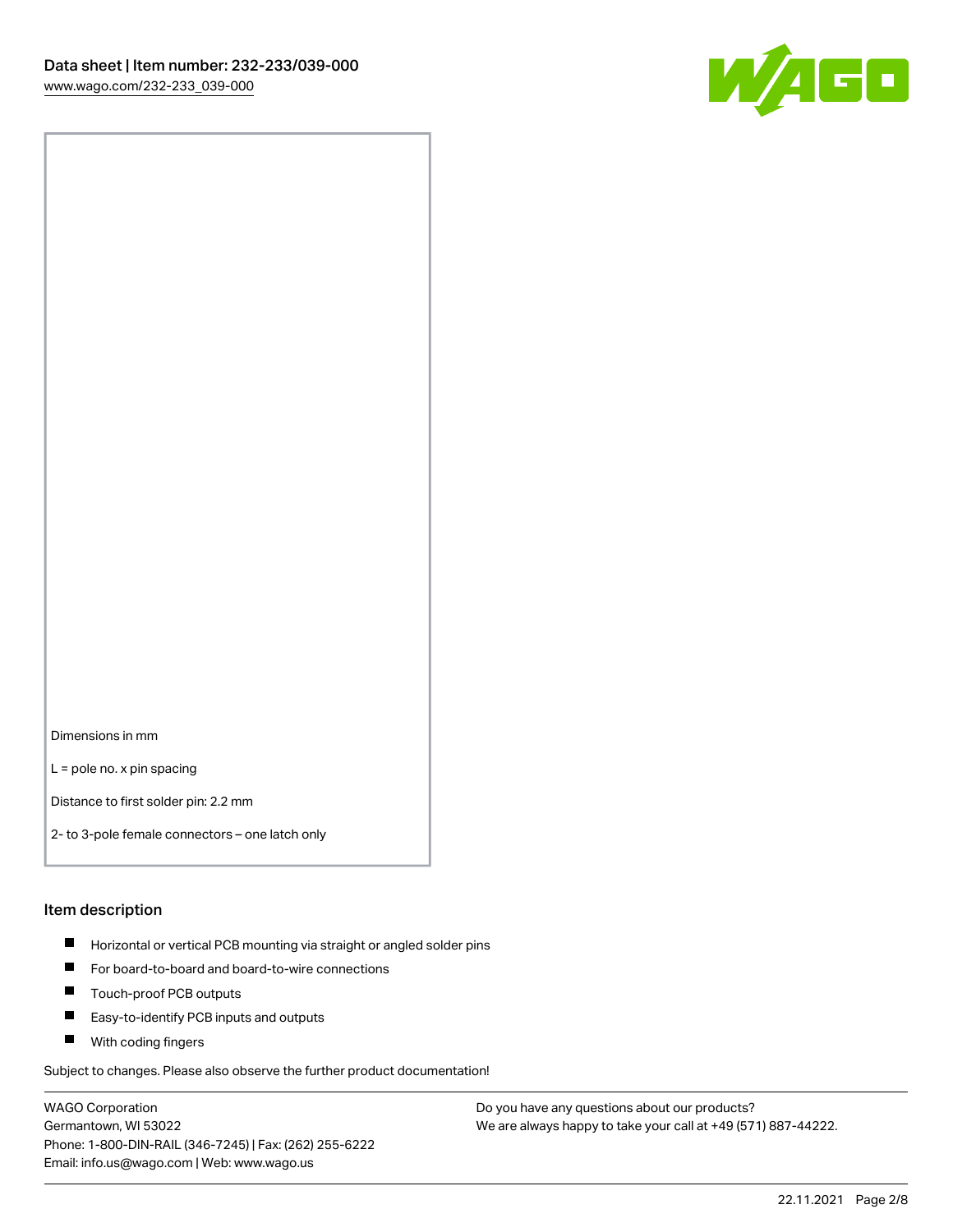

# Data

| Safety information 1 | The <i>MCS – MULTI CONNECTION SYSTEM</i> includes connectors<br>without breaking capacity in accordance with DIN EN 61984. When<br>used as intended, these connectors must not be connected<br>/disconnected when live or under load. The circuit design should<br>ensure header pins, which can be touched, are not live when<br>unmated. |
|----------------------|--------------------------------------------------------------------------------------------------------------------------------------------------------------------------------------------------------------------------------------------------------------------------------------------------------------------------------------------|
| Variants:            | Other pole numbers<br>3.8 mm pin projection for male headers with straight solder pins<br>Gold-plated or partially gold-plated contact surfaces<br>Other versions (or variants) can be requested from WAGO Sales or<br>configured at https://configurator.wago.com/                                                                        |

### Electrical data

#### IEC Approvals

| Ratings per                 | IEC/EN 60664-1                                                       |  |
|-----------------------------|----------------------------------------------------------------------|--|
| Rated voltage (III / 3)     | 320 V                                                                |  |
| Rated surge voltage (III/3) | 4 <sub>k</sub> V                                                     |  |
| Rated voltage (III/2)       | 320 V                                                                |  |
| Rated surge voltage (III/2) | 4 <sub>k</sub> V                                                     |  |
| Nominal voltage (II/2)      | 630 V                                                                |  |
| Rated surge voltage (II/2)  | 4 <sub>k</sub> V                                                     |  |
| Rated current               | 12A                                                                  |  |
| Legend (ratings)            | (III / 2) $\triangleq$ Overvoltage category III / Pollution degree 2 |  |

#### UL Approvals

| Approvals per                  | UL 1059 |
|--------------------------------|---------|
| Rated voltage UL (Use Group B) | 300 V   |
| Rated current UL (Use Group B) | 15 A    |
| Rated voltage UL (Use Group D) | 300 V   |
| Rated current UL (Use Group D) | 10 A    |

# Ratings per UL

| Rated voltage UL 1977 | 600 V |
|-----------------------|-------|
| Rated current UL 1977 |       |

| <b>WAGO Corporation</b>                                | Do you have any questions about our products?                 |
|--------------------------------------------------------|---------------------------------------------------------------|
| Germantown, WI 53022                                   | We are always happy to take your call at +49 (571) 887-44222. |
| Phone: 1-800-DIN-RAIL (346-7245)   Fax: (262) 255-6222 |                                                               |
| Email: info.us@wago.com   Web: www.wago.us             |                                                               |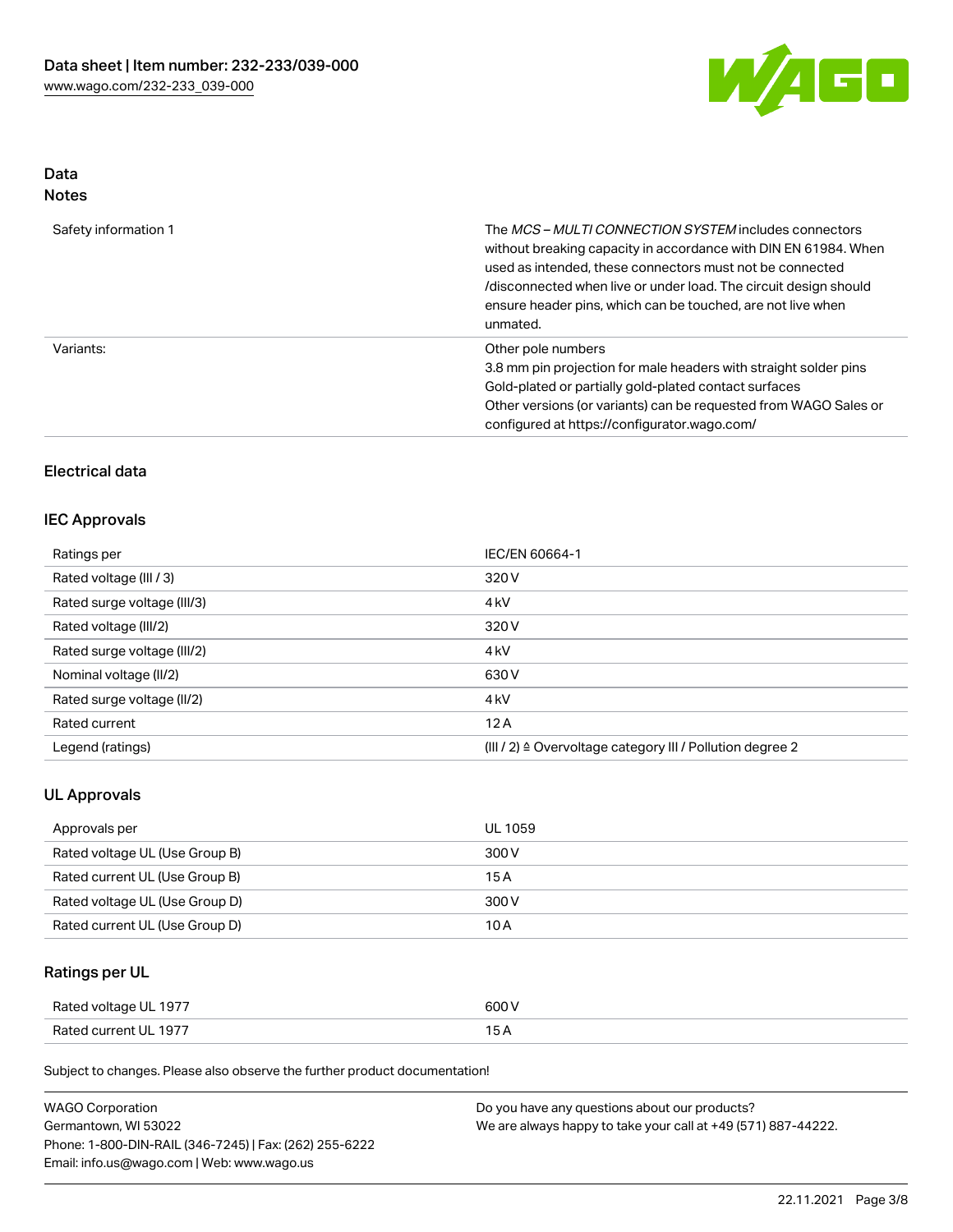

## CSA Approvals

| Approvals per                   | <b>CSA</b>            |
|---------------------------------|-----------------------|
| Rated voltage CSA (Use Group B) | 300V                  |
| Rated current CSA (Use Group B) | 15A                   |
| Rated voltage CSA (Use Group D) | 300V                  |
| Rated current CSA (Use Group D) | 10A                   |
| <b>Connection data</b>          |                       |
| Total number of potentials      | 3                     |
| Number of connection types      | 1                     |
| Number of levels                | $\mathbf{1}$          |
| <b>Connection 1</b>             |                       |
| Number of poles                 | 3                     |
| Physical data                   |                       |
| Pin spacing                     | 5 mm / 0.197 inch     |
| Width                           | 30.8 mm / 1.213 inch  |
| Height                          | 16.6 mm / 0.654 inch  |
| Height from the surface         | 11.6 mm / 0.457 inch  |
| Depth                           | 18.25 mm / 0.719 inch |
| Solder pin length               | 5 <sub>mm</sub>       |
|                                 |                       |

# Solder pin dimensions 6.6 x 1 mm Drilled hole diameter with tolerance  $1.3$   $(+0.1)$  mm

#### Plug-in connection

| Contact type (pluggable connector) | Female header |
|------------------------------------|---------------|
| Connector (connection type)        | for PCB       |
| Mismating protection               | No            |
| Mating direction to the PCB        | 0°            |
| Locking of plug-in connection      | locking lever |

## PCB contact

| <b>PCB Contact</b>     |                                            |
|------------------------|--------------------------------------------|
| Solder pin arrangement | over the entire female connector (in-line) |

| <b>WAGO Corporation</b>                                | Do you have any questions about our products?                 |
|--------------------------------------------------------|---------------------------------------------------------------|
| Germantown, WI 53022                                   | We are always happy to take your call at +49 (571) 887-44222. |
| Phone: 1-800-DIN-RAIL (346-7245)   Fax: (262) 255-6222 |                                                               |
| Email: info.us@wago.com   Web: www.wago.us             |                                                               |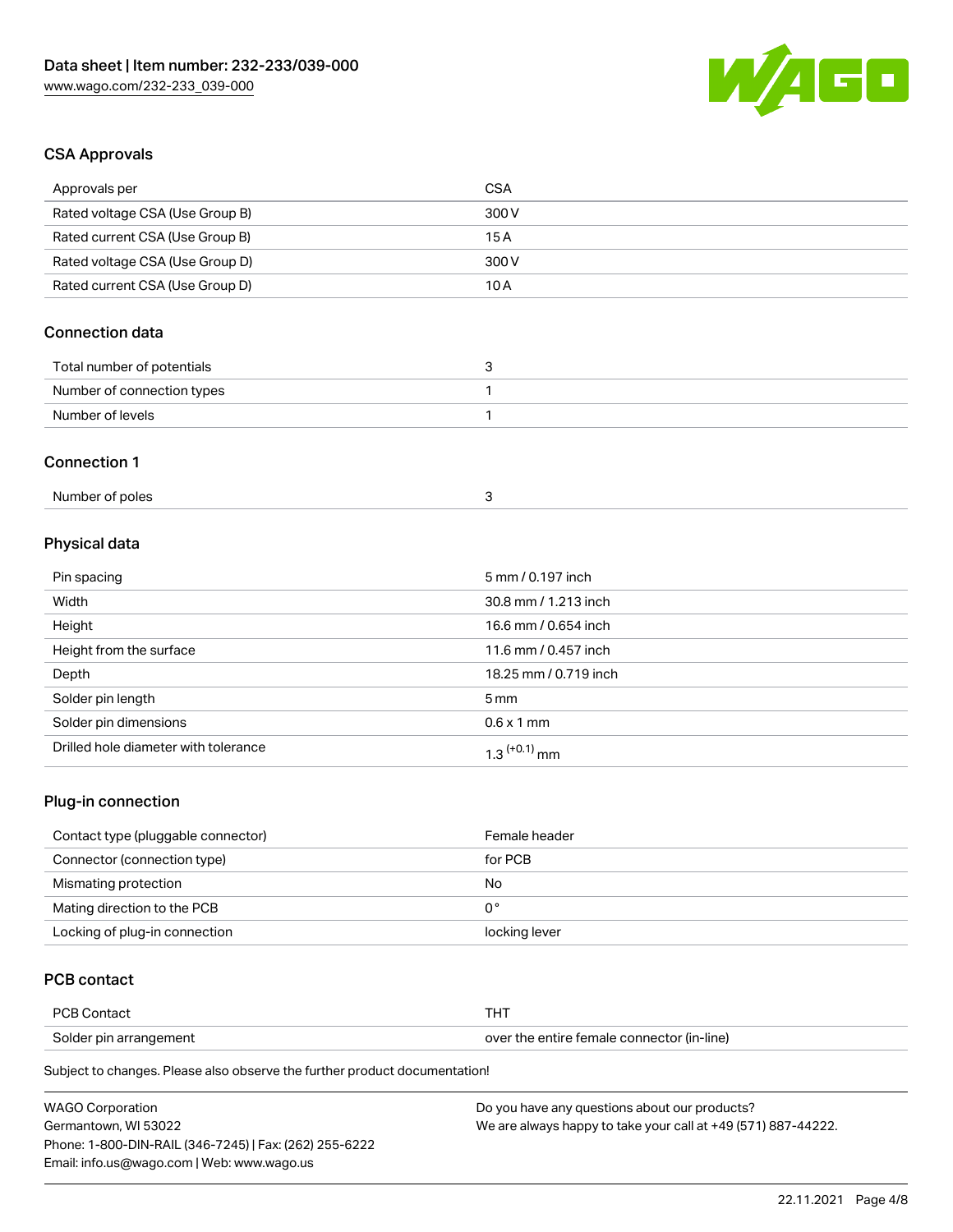

Number of solder pins per potential 1

#### Material data

| Color                       | gray             |
|-----------------------------|------------------|
| Material group              |                  |
| Insulation material         | Polyamide (PA66) |
| Flammability class per UL94 | V <sub>0</sub>   |
| Contact material            | Copper alloy     |
| Contact plating             | tin-plated       |
| Fire load                   | 0.077 MJ         |
| Weight                      | 3.7 <sub>g</sub> |

#### Environmental requirements

| Limit temperature range | . +85 °C<br>-60 |  |
|-------------------------|-----------------|--|
|-------------------------|-----------------|--|

#### Commercial data

| Product Group         | 3 (Multi Conn. System) |
|-----------------------|------------------------|
| PU (SPU)              | 50 Stück               |
| Packaging type        | box                    |
| Country of origin     | <b>DE</b>              |
| <b>GTIN</b>           | 4044918624558          |
| Customs tariff number | 8536694040             |

#### Approvals / Certificates

#### Country specific Approvals

| Logo     | Approval                               | <b>Additional Approval Text</b> | Certificate<br>name |
|----------|----------------------------------------|---------------------------------|---------------------|
| <b>R</b> | <b>CSA</b><br>DEKRA Certification B.V. | C <sub>22.2</sub>               | 1466354             |

#### Ship Approvals

൰

| Logo                          | Approval                                  | <b>Additional Approval Text</b> | Certificate<br>name              |
|-------------------------------|-------------------------------------------|---------------------------------|----------------------------------|
| ABS<br><b>Seattle</b><br>ROAK | <b>ABS</b><br>American Bureau of Shipping | $\overline{\phantom{0}}$        | 19-<br>HG15869876-<br><b>PDA</b> |

| <b>WAGO Corporation</b>                                | Do you have any questions about our products?                 |
|--------------------------------------------------------|---------------------------------------------------------------|
| Germantown, WI 53022                                   | We are always happy to take your call at +49 (571) 887-44222. |
| Phone: 1-800-DIN-RAIL (346-7245)   Fax: (262) 255-6222 |                                                               |
| Email: info.us@wago.com   Web: www.wago.us             |                                                               |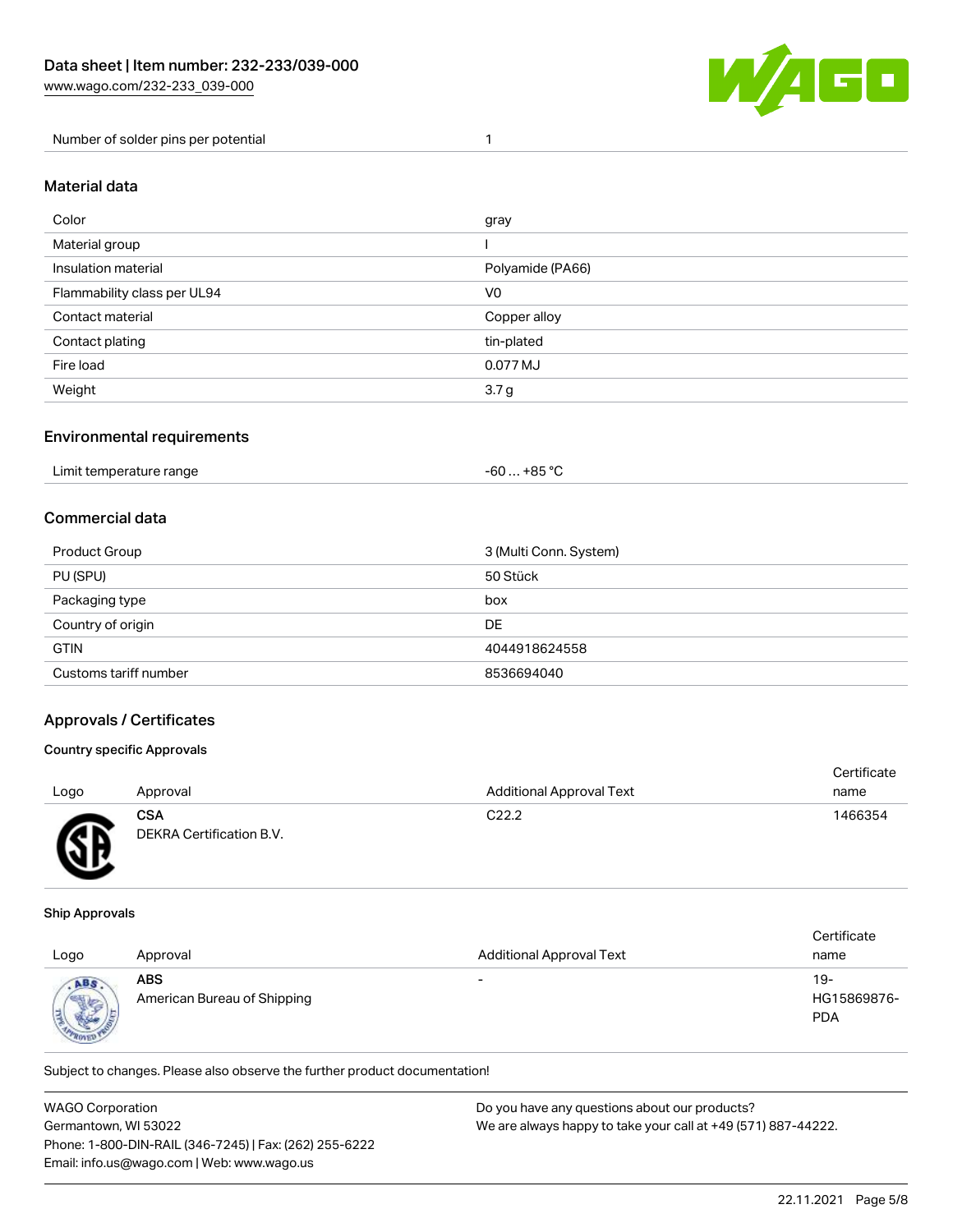[www.wago.com/232-233\\_039-000](http://www.wago.com/232-233_039-000)



| VERITAS                                            | <b>BV</b><br>Bureau Veritas S.A.                                  | IEC 60998                       | 11915/D0 BV         |
|----------------------------------------------------|-------------------------------------------------------------------|---------------------------------|---------------------|
|                                                    | <b>DNV GL</b><br>Det Norske Veritas, Germanischer Lloyd           |                                 | TAE 000016Z         |
| <b>UL-Approvals</b>                                |                                                                   |                                 |                     |
| Logo                                               | Approval                                                          | <b>Additional Approval Text</b> | Certificate<br>name |
|                                                    | UL<br>Underwriters Laboratories Inc.                              | <b>UL 1059</b>                  | E45172              |
|                                                    | <b>UR</b><br>Underwriters Laboratories Inc.                       | <b>UL 1977</b>                  | E45171              |
| Counterpart                                        |                                                                   |                                 |                     |
|                                                    | Item no.231-603<br>Male connector; 3-pole; Pin spacing 5 mm; gray | www.wago.com/231-603            |                     |
| <b>Optional accessories</b><br>Testing accessories |                                                                   |                                 |                     |

|  | Testing accessories                                                                                                        |                      |
|--|----------------------------------------------------------------------------------------------------------------------------|----------------------|
|  | ltem no.: 231-661<br>Test plugs for female connectors; for 5 mm and 5.08 mm pin spacing; 2,50 mm <sup>2</sup> ; light gray | www.wago.com/231-661 |
|  |                                                                                                                            |                      |

# Downloads Documentation

| <b>Additional Information</b> |            |        |          |
|-------------------------------|------------|--------|----------|
| Technical explanations        | 2019 Apr 3 | pdf    | Download |
|                               |            | 2.0 MB |          |

# CAD files

#### CAD data

| <b>WAGO Corporation</b>                                | Do you have any questions about our products?                 |
|--------------------------------------------------------|---------------------------------------------------------------|
| Germantown, WI 53022                                   | We are always happy to take your call at +49 (571) 887-44222. |
| Phone: 1-800-DIN-RAIL (346-7245)   Fax: (262) 255-6222 |                                                               |
| Email: info.us@wago.com   Web: www.wago.us             |                                                               |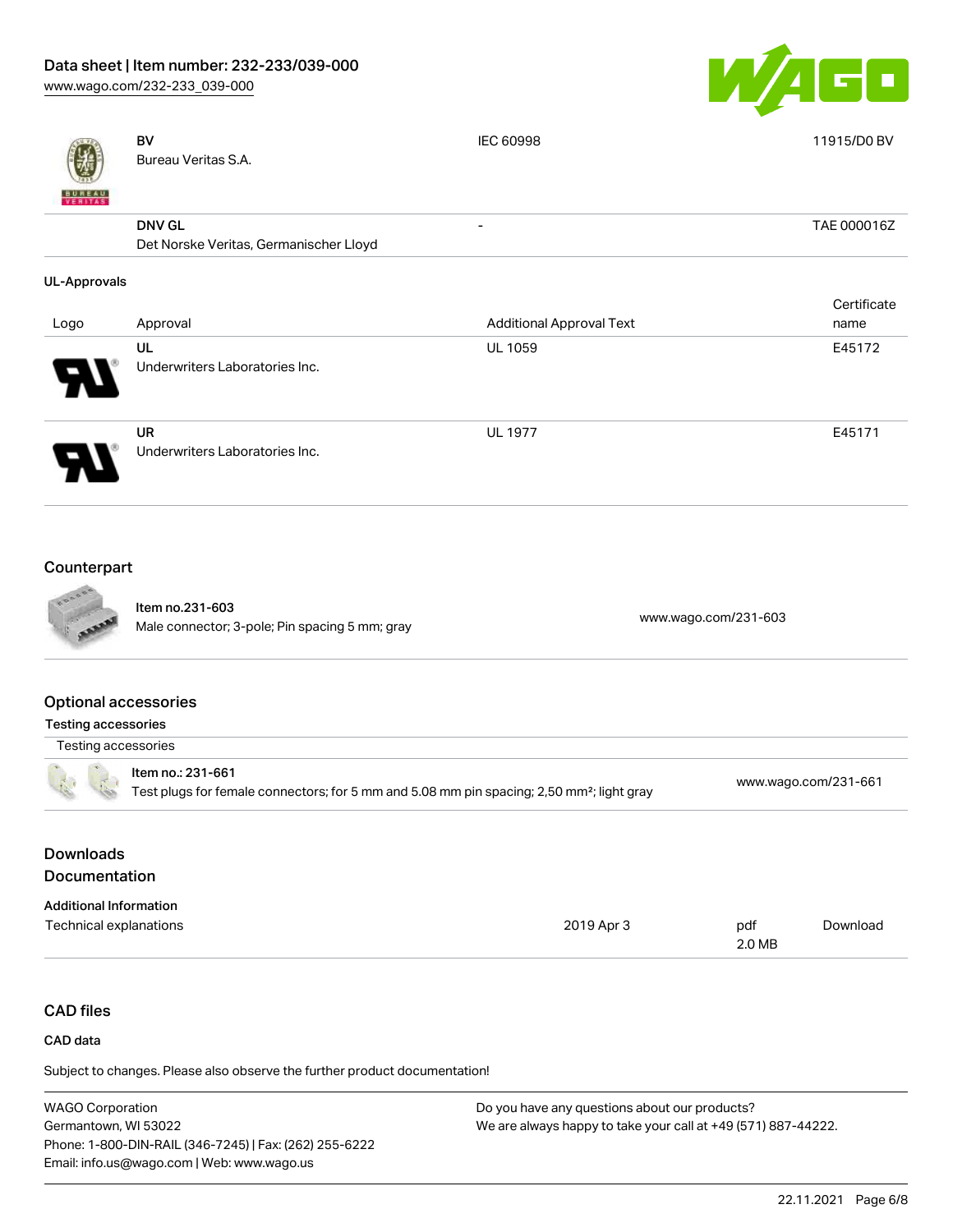Germantown, WI 53022

Phone: 1-800-DIN-RAIL (346-7245) | Fax: (262) 255-6222

Email: info.us@wago.com | Web: www.wago.us



| 2D/3D Models 232-233/039-000                                                                                                                                           |                                               | <b>URL</b> | Download |
|------------------------------------------------------------------------------------------------------------------------------------------------------------------------|-----------------------------------------------|------------|----------|
| <b>CAE</b> data                                                                                                                                                        |                                               |            |          |
| EPLAN Data Portal 232-233/039-000                                                                                                                                      |                                               | <b>URL</b> | Download |
| ZUKEN Portal 232-233/039-000                                                                                                                                           |                                               | <b>URL</b> | Download |
| EPLAN Data Portal 232-233/039-000                                                                                                                                      |                                               | URL        | Download |
| <b>PCB Design</b>                                                                                                                                                      |                                               |            |          |
| Symbol and Footprint 232-233/039-000                                                                                                                                   |                                               | <b>URL</b> | Download |
| CAx data for your PCB design, consisting of "schematic symbols and PCB footprints",<br>allow easy integration of the WAGO component into your development environment. |                                               |            |          |
| Supported formats:                                                                                                                                                     |                                               |            |          |
| ш<br>Accel EDA 14 & 15                                                                                                                                                 |                                               |            |          |
| ш<br>Altium 6 to current version                                                                                                                                       |                                               |            |          |
| H<br>Cadence Allegro                                                                                                                                                   |                                               |            |          |
| ш<br>DesignSpark                                                                                                                                                       |                                               |            |          |
| ш<br>Eagle Libraries                                                                                                                                                   |                                               |            |          |
| H<br>KiCad                                                                                                                                                             |                                               |            |          |
| ш<br>Mentor Graphics BoardStation                                                                                                                                      |                                               |            |          |
| Ш<br>Mentor Graphics Design Architect                                                                                                                                  |                                               |            |          |
| П<br>Mentor Graphics Design Expedition 99 and 2000                                                                                                                     |                                               |            |          |
| ш<br>OrCAD 9.X PCB and Capture                                                                                                                                         |                                               |            |          |
| ш<br>PADS PowerPCB 3, 3.5, 4.X, and 5.X                                                                                                                                |                                               |            |          |
| ш<br>PADS PowerPCB and PowerLogic 3.0                                                                                                                                  |                                               |            |          |
| ш<br>PCAD 2000, 2001, 2002, 2004, and 2006                                                                                                                             |                                               |            |          |
| ×.<br>Pulsonix 8.5 or newer                                                                                                                                            |                                               |            |          |
| ш<br><b>STL</b>                                                                                                                                                        |                                               |            |          |
| 3D STEP<br>ш                                                                                                                                                           |                                               |            |          |
| TARGET 3001!                                                                                                                                                           |                                               |            |          |
| View Logic ViewDraw                                                                                                                                                    |                                               |            |          |
| ш<br>Quadcept                                                                                                                                                          |                                               |            |          |
| Zuken CadStar 3 and 4                                                                                                                                                  |                                               |            |          |
| ш<br>Zuken CR-5000 and CR-8000                                                                                                                                         |                                               |            |          |
| PCB Component Libraries (EDA), PCB CAD Library Ultra Librarian                                                                                                         |                                               |            |          |
| Subject to changes. Please also observe the further product documentation!                                                                                             |                                               |            |          |
| <b>WAGO Corporation</b>                                                                                                                                                | Do you have any questions about our products? |            |          |

We are always happy to take your call at +49 (571) 887-44222.